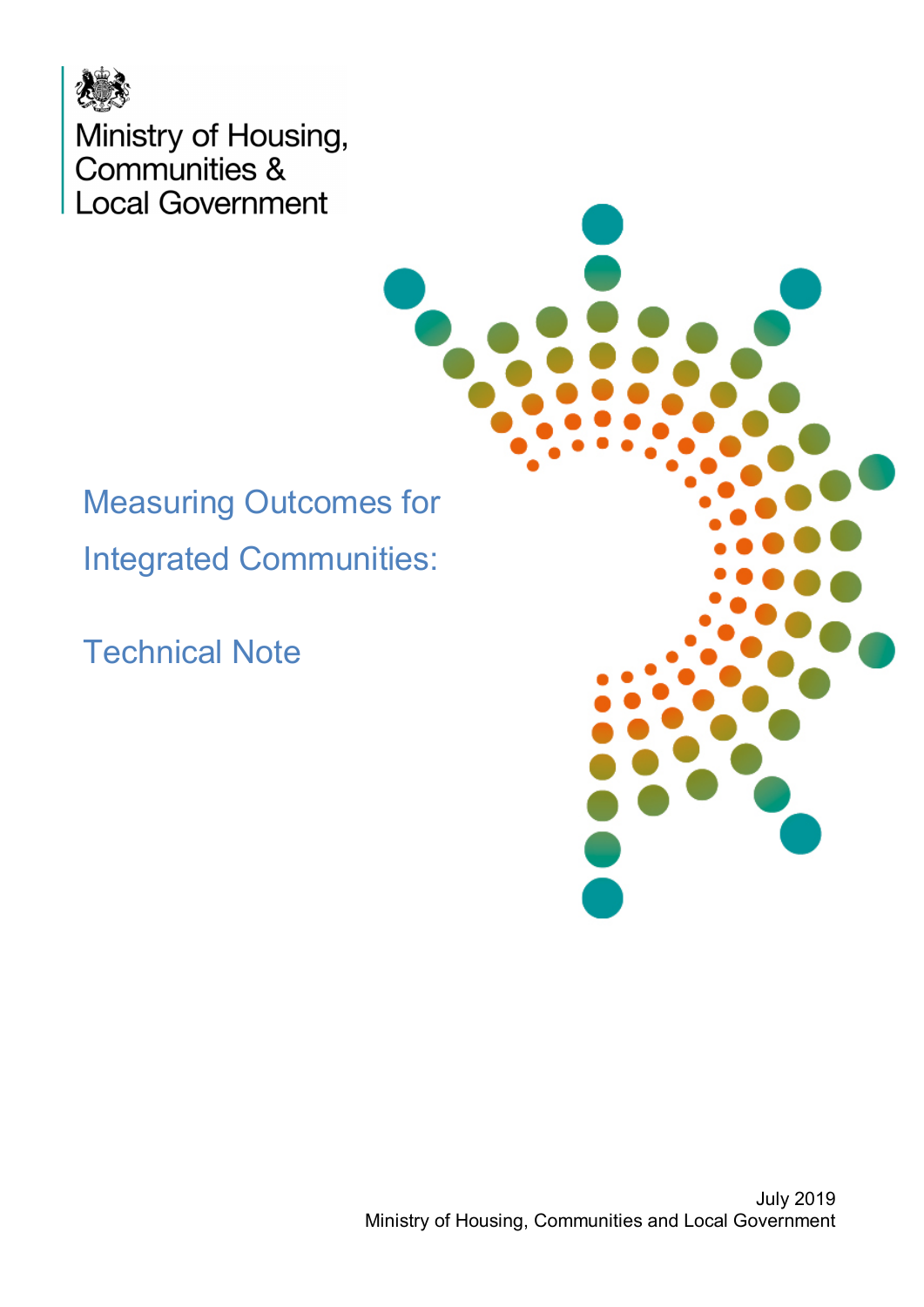

*© Crown copyright, 2019*

*Copyright in the typographical arrangement rests with the Crown.*

You may re-use this information (not including logos) free of charge in any format or medium, under the terms of the Open Government Licence. To view this licence visit <http://www.nationalarchives.gov.uk/doc/open-government-licence/version/3/>

This document/publication is also available on our website at [www.gov.uk/mhclg](http://www.gov.uk/mhclg)

If you have any enquiries regarding this document/publication, complete the form at <http://forms.communities.gov.uk/> or write to us at:

Ministry of Housing, Communities and Local Government Fry Building 2 Marsham Street London SW1P 4DF Telephone: 030 3444 0000

For all our latest news and updates follow us on Twitter:<https://twitter.com/mhclg>

July 2019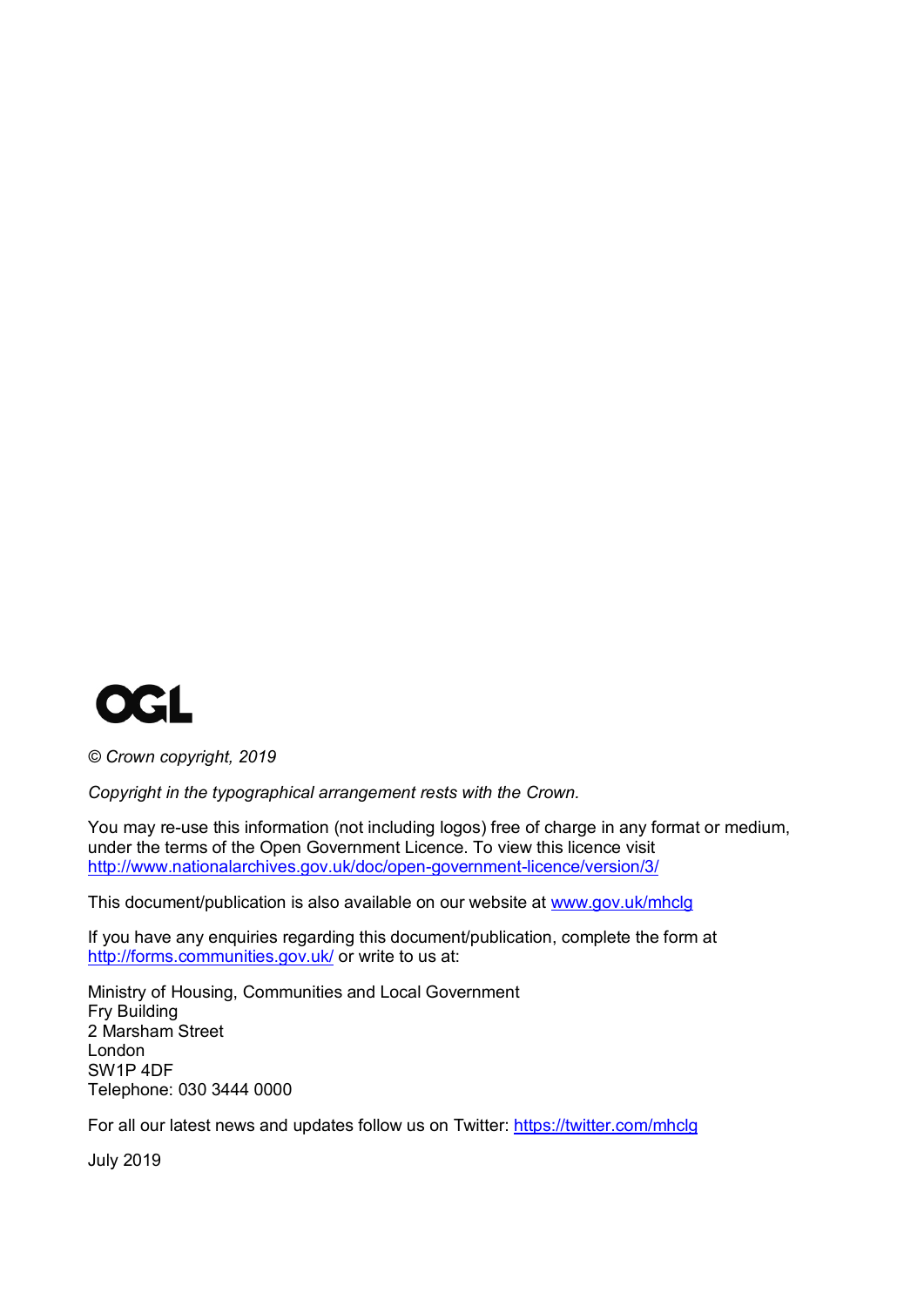## **Contents**

| <b>Introduction</b>                                       |    |
|-----------------------------------------------------------|----|
| Why should we measure integrated communities outcomes?    | 4  |
| Developing the integrated communities outcome framework   | 5  |
| Integrated communities outcomes and indicators short list | 7  |
| Reviewing and updating this note                          | 12 |

#### **Definition of terms**

| <b>Outcomes</b>   | The changes that occur as a result of an activity, policy                         |
|-------------------|-----------------------------------------------------------------------------------|
|                   | or programme                                                                      |
| <b>Indicators</b> | Measures to help show the level of change towards or<br>from the desired outcomes |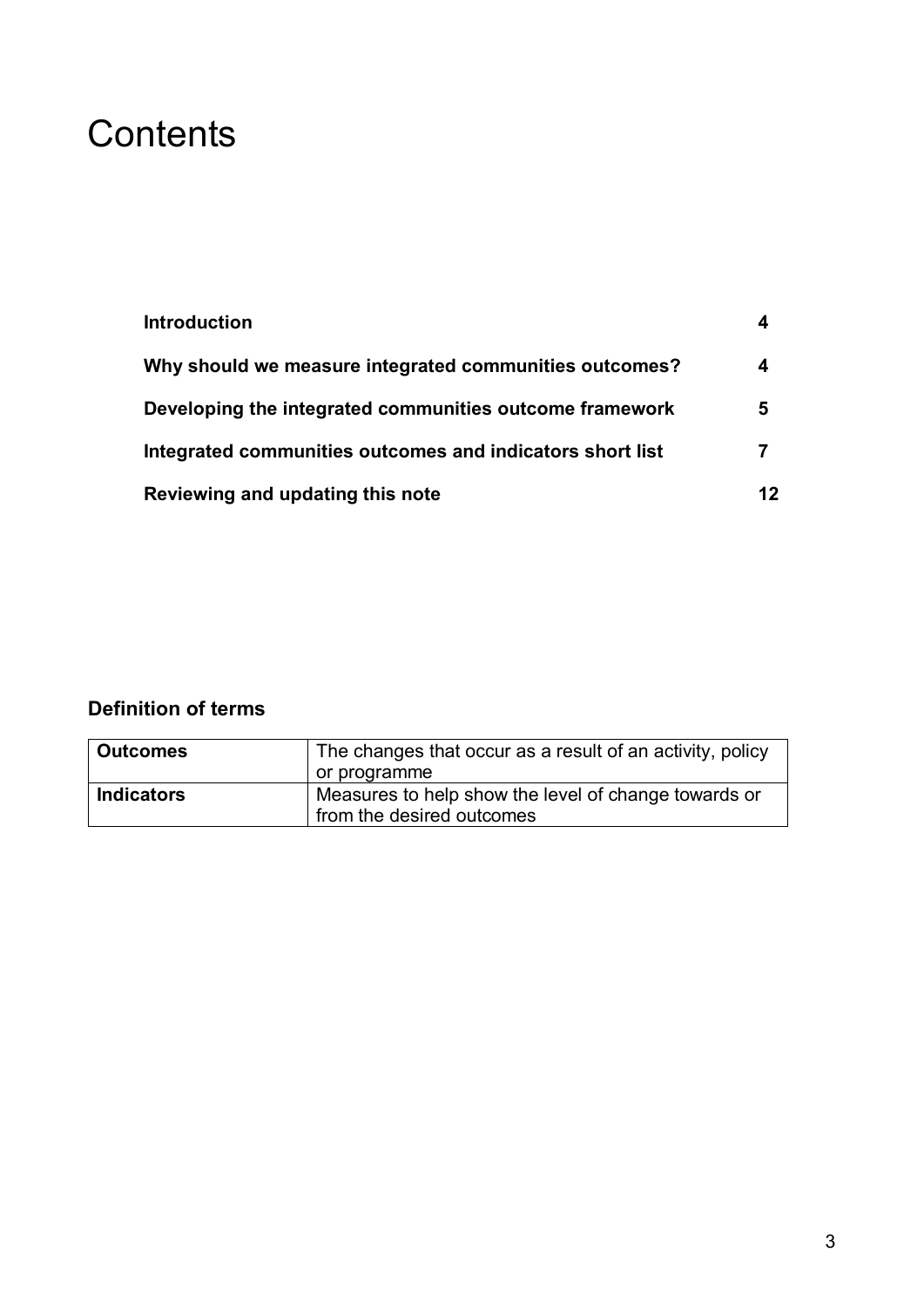## Introduction

This note sets out how the government will measure and monitor outcomes for integrated communities across England. The note explains the background to the selected indicators, their links to the [Integrated Communities Strategy](https://assets.publishing.service.gov.uk/government/uploads/system/uploads/attachment_data/file/696993/Integrated_Communities_Strategy.pdf) (2018) and [Action Plan](https://assets.publishing.service.gov.uk/government/uploads/system/uploads/attachment_data/file/778045/Integrated_Communities_Strategy_Govt_Action_Plan.pdf) (2019) and details on the sources for the data used to underpin these indicators. The proposals in this paper will be reviewed on a regular basis by analysts in government and an updated note on the methodology will be produced in Spring/Summer 2020 accompanied by the latest data points.

### Why should we measure integrated communities outcomes?

The Integrated Communities Strategy Green Paper was published in March 2018, setting out the government's vision for building integrated communities *where people – whatever their background – live, work, learn and socialise together, based on shared rights, responsibilities and opportunities*. The government re-stated its ambition to help build stronger, more integrated and resilient communities across the country in the Integrated Communities Action Plan published in February 2019, setting out a range of measures and commitments for taking this work forward. Achieving this ambition will involve national and local collaboration to reduce social isolation, tackle social and economic disparities, together with building better social connections across groups and individuals from different backgrounds.

Measuring integration outcomes will help us better understand how well integrated our communities are, and to what extent those outcomes have changed over time. In the Integrated Communities Strategy Green Paper and Integrated Communities Action Plan government committed to an integration measurement framework which will retain the best of the existing metrics associated with integration, while adding in new metrics where relevant, in order to understand how those indicators are changing over time. The data will also help to show whether any changes to outcomes are occurring in places where our interventions and programmes are operating.

Indicators associated with integration outcomes already exist in government datasets and official statistics but until recently, had not been brought together in a single place to provide a rounded overview of how well different communities of place and people are integrated. Without a common outcomes framework it can be more challenging for people, policy makers and our community and organisational partners to identify the status of different integration outcomes in their areas, and to understand which aspects of integration have improved, stayed the same or worsened over time.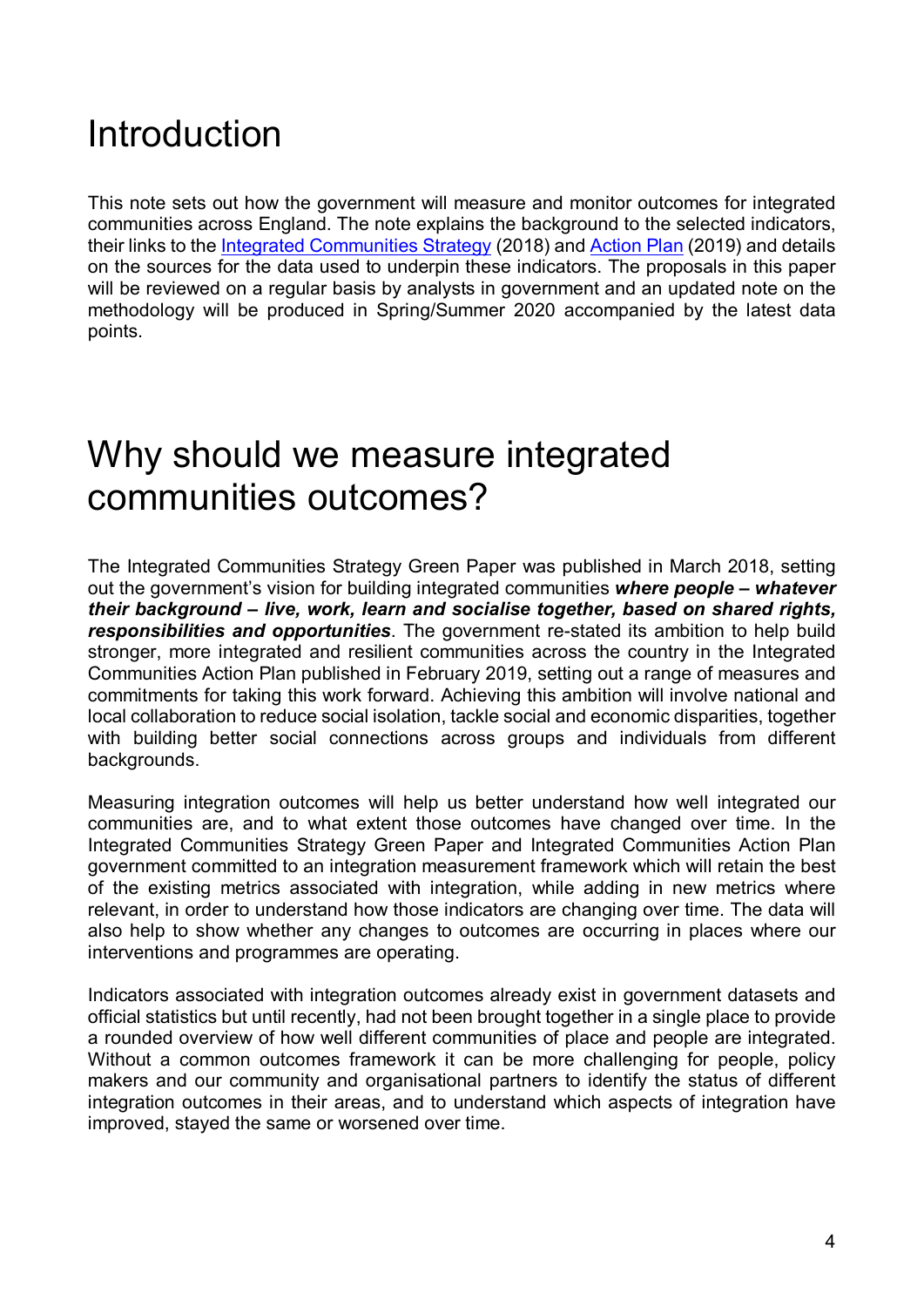## Developing the integrated communities outcome framework

This note builds on earlier work to develop integration indicators that were published in the Integrated Communities Strategy Green Paper (2018) and publicly consulted upon. The public consultation process generated over 2,500 responses to the questions about integration measures with varying levels of detail about the proposed measurement framework and the types of indicators that the public would like to see included in the framework. The main points raised by organisations and individuals feeding back to the consultation included:

- Asking that we use a combination of qualitative and quantitative data to understand the scale and scope of the outcomes for individuals and groups.
- Flagging up limitations to quantitative data because not all integration impacts can be measured quantitatively.
- Suggesting that data on integration outcomes should be disaggregated, where possible, so that they could provide more detailed information about the outcomes achieved for different groups of people linked to the characteristics of the groups. This includes a suggested breakdown of outcomes by gender, the local area where they live, ethnicity and age, along with other characteristics like place of birth (UK/outside UK) where available.
- Reminding us that integration in the context of immigration/migration is a two-way process between established and new communities and the outcomes for both groups should be measured concurrently.
- Suggesting that integration outcomes should build upon existing integration and social impact frameworks and datasets where those remain relevant.
- Building common ground between integration policies and existing cross-government priorities to boost social inclusion, shared social and economic prosperity and tackling disparities across groups.

In light of the feedback we received through the public consultation, and the direction of the policy priorities set out in the government's Integrated Communities Action Plan, we are proposing to use indicators that:

- already exist in established administrative and survey data sources, which offer us several years' worth of data to provide comparison time points and meet the highest quality standards required of national, or official statistics; and
- are linked to outcomes which can be influenced by government policy at national and local levels.

In this technical note, on the basis of the consultation feedback, we have identified a set of 20 indicators of integration that we will monitor; these are set out in the table on page 8. These are the first wave of indicators for which we have data at national and regional levels and in some cases local area levels that can be disaggregated by socio-demographic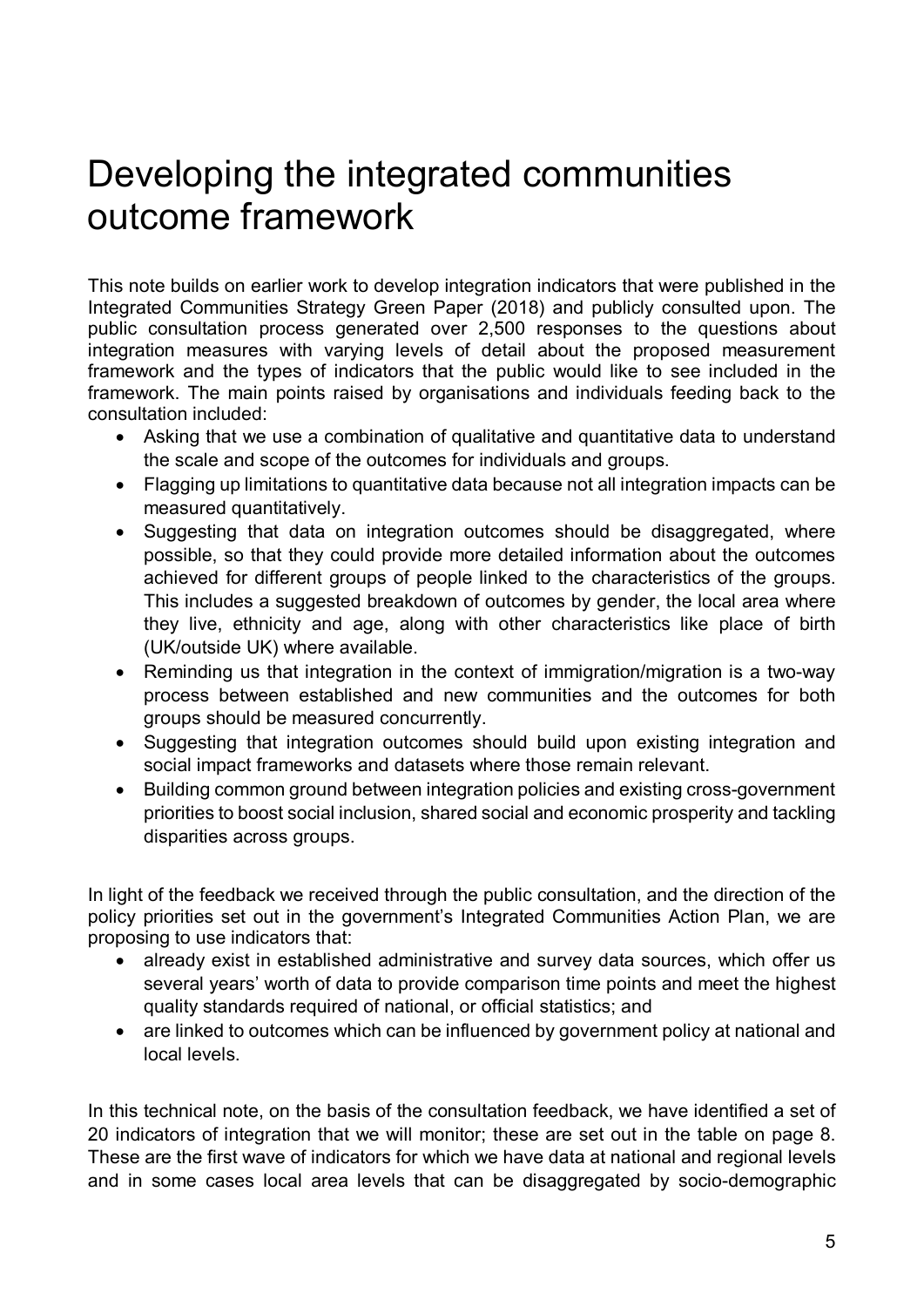characteristics. This list will form the basis for future monitoring activity and the basis for the development of additional indicators as the policy area develops. The consultation feedback highlighted the benefits of using qualitative data to provide deeper insights into integration outcomes experienced in communities and places across the country. For national level monitoring, qualitative data is less suitable to demonstrate the patterns of change over time across the country. That said, we recognise the value of qualitative data and insights, particularly where they are part of research and evaluation work to understand the impacts and outcomes from projects and programmes implemented to help people become more/better integrated.

The indicators set out in this paper are aligned to existing guidance on measuring integration outcomes published by government so that we can all measure and monitor integration outcomes in a consistent way. The indicators are consistent with those measures referred to in the comprehensive [Home Office Indicators of Integration](https://www.gov.uk/government/publications/home-office-indicators-of-integration-framework-2019) resource (2019), which provides advice and a practical toolkit for designing interventions and measuring integration outcomes for refugees, asylum seekers and new migrants in local and national projects. The two products provide consistent advice, in varying degrees of detail, and tailored for particular purposes, so that researchers, projects and policy makers can measure integration impacts at local and national levels in a consistent way.

While selecting the short-list of indicators to monitor the integration impacts at a national level set out in this technical note, we identified notable gaps in the type and level of data available for us to use. The main gaps include: information below the national level, particularly, data at local authority and neighbourhood levels, and the availability of data on integration outcomes by certain socio-demographic characteristics, all of which reduce our capacity to show the detailed differences in outcomes between groups in the detailed way that the public consultation process on the Green Paper suggested. We recognise that those gaps will need to be considered and addressed in line with integration policies and with the available resources over the coming years. We will be looking at ways to address those data gaps as part of the on-going work to support the delivery of the Integrated Communities Action Plan.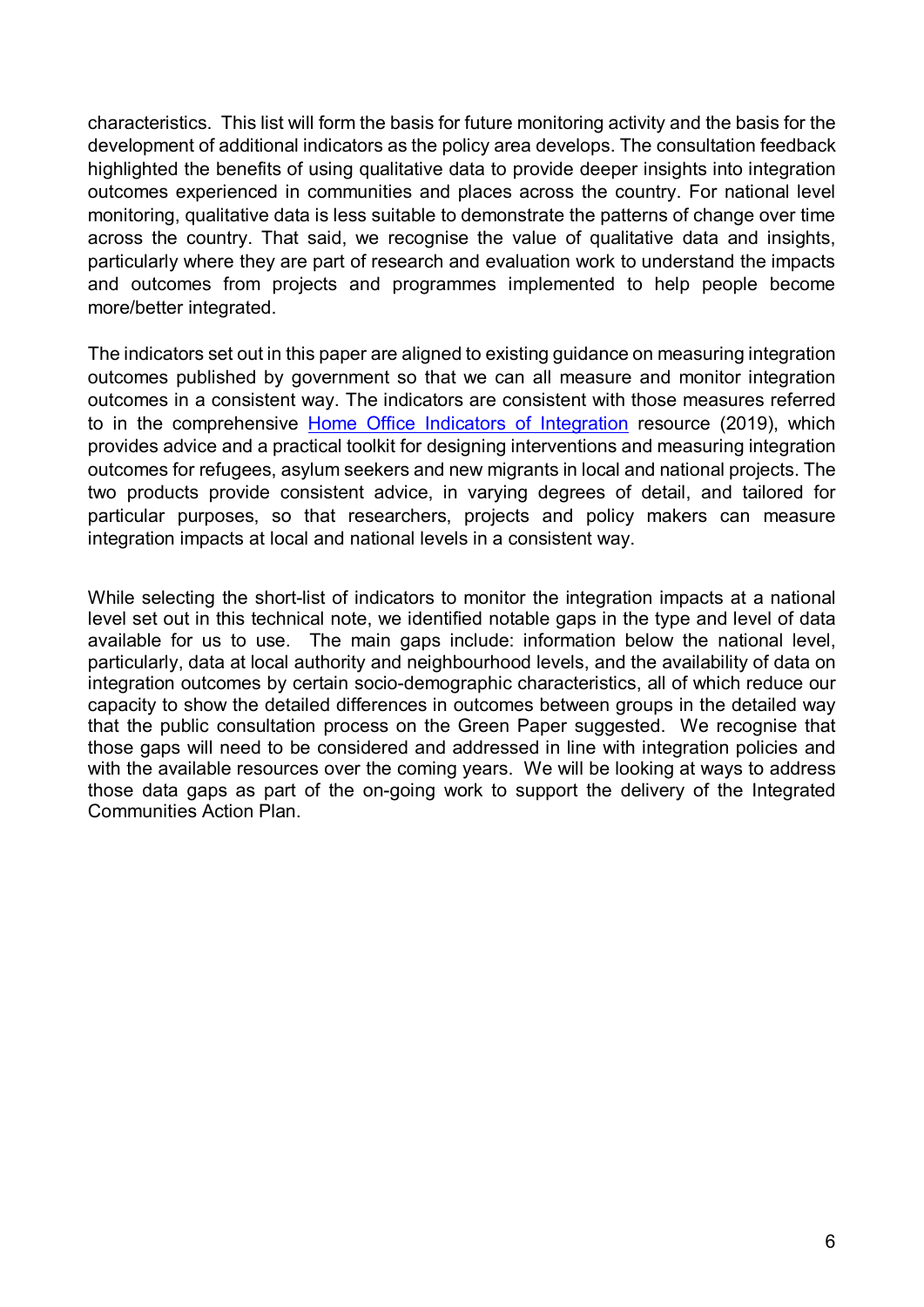# Integrated communities outcomes and indicators short-list

The following table sets out the existing indicators we propose best demonstrate progress against integration outcomes. This set of indicators covers key outcomes associated with:

- Sharing a common language to enable more effective communication and interaction between groups;
- Increased levels of social mixing among people from different backgrounds, reducing isolation and building connections across communities (for example, through activities such as social mixing in youth groups, participants and supporters coming together through sport, and inter-faith activities).
- More people trusting others in their local area and increased trust between people from different backgrounds;
- More people working together across communities, regardless of background, to improve the places where they live;
- More people feeling a sense of belonging to their local community;
- More people having strong and diverse social networks to improve their social and economic outcomes;
- More people taking part in civic life, reducing social isolation, alienation, disenfranchisement, and increasing feelings of agency;
- Stronger and more resilient diverse communities rather than communities divided by e.g. race or faith or economic circumstances;
- More people feeling safe and reducing hate crime; and
- Reducing the disparities across groups in educational and employment outcomes.

These represent the initial set of indicators that we will measure and monitor going forward over the next twelve months in the first instance, drawing upon the data sources listed in the table on the following page. The table that follows gives more information about the indicators including the level of disaggregation possible for these indicators along with identified existing data gaps that currently exist.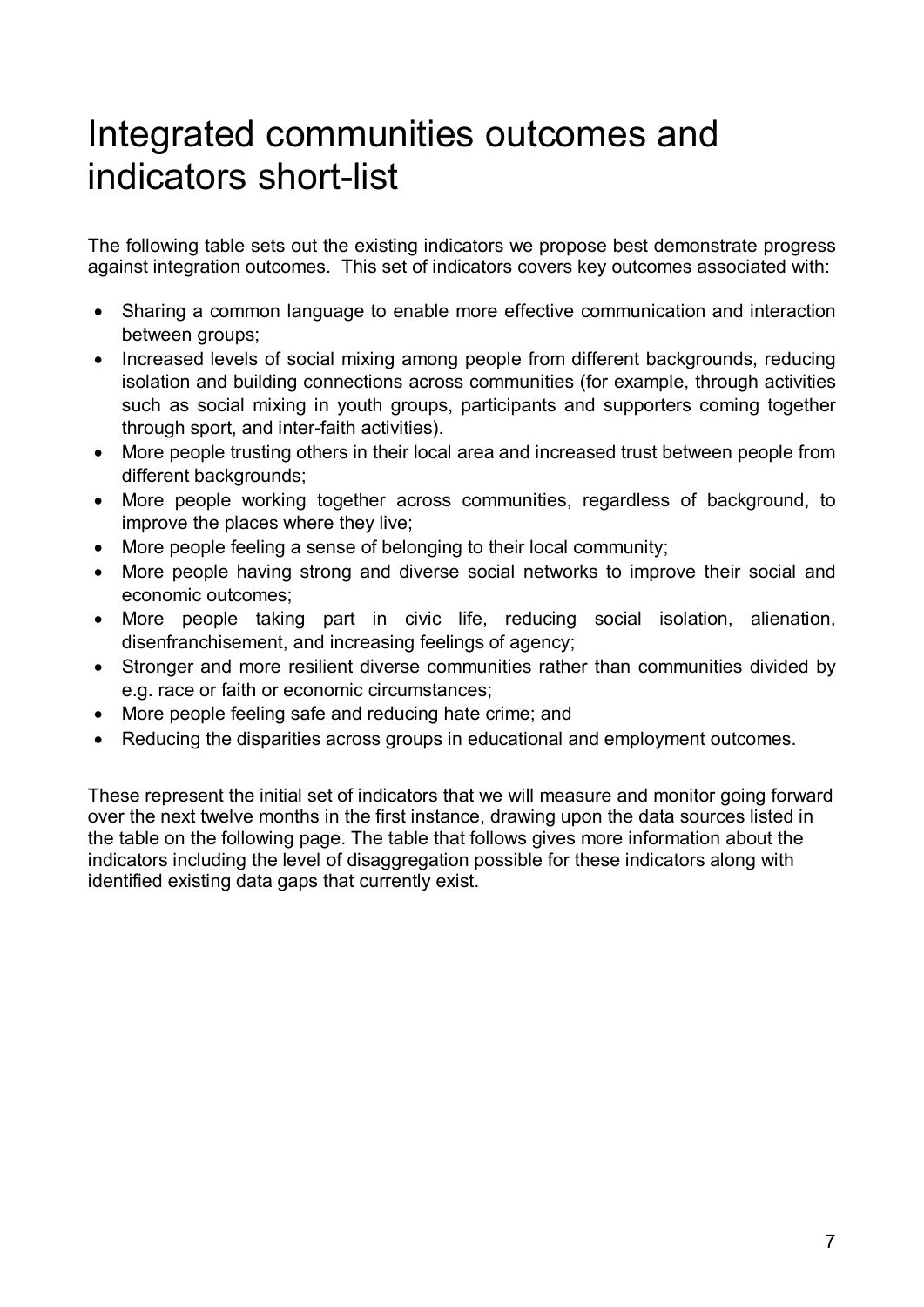| <b>Outcome</b>                                                       | <b>Indicator</b>                                                                                                                     | <b>Question/</b><br>measure                                                                                                                                                                                                                                                       | <b>Data source</b>                                                                                                                               | <b>Level of</b><br>disaggregation<br>possible                                                                                                                                                               |
|----------------------------------------------------------------------|--------------------------------------------------------------------------------------------------------------------------------------|-----------------------------------------------------------------------------------------------------------------------------------------------------------------------------------------------------------------------------------------------------------------------------------|--------------------------------------------------------------------------------------------------------------------------------------------------|-------------------------------------------------------------------------------------------------------------------------------------------------------------------------------------------------------------|
| 1.<br>Sharing a<br>common<br>language<br>(English) to<br>communicate | Percentage of<br>people who speak<br>English well.<br>Percentage of<br>people who don't<br>speak English<br>well or at all.          | Survey response<br>to:<br>How well do you<br>speak English?                                                                                                                                                                                                                       | Currently we use<br>the 2011<br>Census. New<br>Census data will<br>be available as<br>the question will<br>be retained in<br>the 2021<br>Census. | National,<br>Local authority and<br>Lower output levels<br>Disaggregation is<br>possible by gender,<br>age, ethnicity and<br>nationality                                                                    |
| 2.<br><b>Social</b><br>mixing                                        | Percentage of<br>people<br>who say they<br>regularly mix with<br>people from<br>different<br>ethnicities or<br>other<br>backgrounds  | Survey response<br>to:<br>What proportion of<br>your friends are of<br>the same ethnic<br>group as you?<br>What proportion of<br>your friends are of<br>the same religious<br>group as you?<br>What proportion of<br>your friends have a<br>similar level of<br>education to you? | <b>Community Life</b><br>Survey data<br>includes these<br>questions as<br>part of their<br>online survey                                         | National and<br>Regional level data<br>only<br>National level<br>disaggregation is<br>possible by gender,<br>ethnicity (5 categories)<br>age (6 age bands)<br>Disaggregation is not<br>possible by LA level |
| 3.<br><b>Social</b><br>cohesion                                      | Percentage of<br>people who say<br>that their local<br>area is a place<br>where people<br>from different<br>backgrounds get<br>along | Survey response<br>to:<br>Is this a place<br>where people from<br>different<br>backgrounds get<br>along together?                                                                                                                                                                 | This question is<br>included in the<br><b>Community Life</b><br>online survey                                                                    | National and<br>Regional level data<br>only<br>National level<br>disaggregation is<br>possible by gender,<br>ethnicity (5 categories)<br>age (6 age bands)<br>Disaggregation is not<br>possible by LA level |
| 4.<br><b>Social</b><br>trust                                         | Proportion of<br>adults who say<br>most of the<br>people in their<br>neighbourhood<br>can be trusted                                 | Survey response<br>to:<br>Thinking about the<br>people who live in<br>this<br>neighbourhood, to<br>what extent do you<br>believe they can be<br>trusted?                                                                                                                          | This question is<br>included in the<br><b>Community Life</b><br>Survey                                                                           | National and<br>Regional level data<br>only.<br>Potential to<br>disaggregate at the<br>national level by<br>gender, ethnicity (5<br>categories) age (6 age<br>bands)                                        |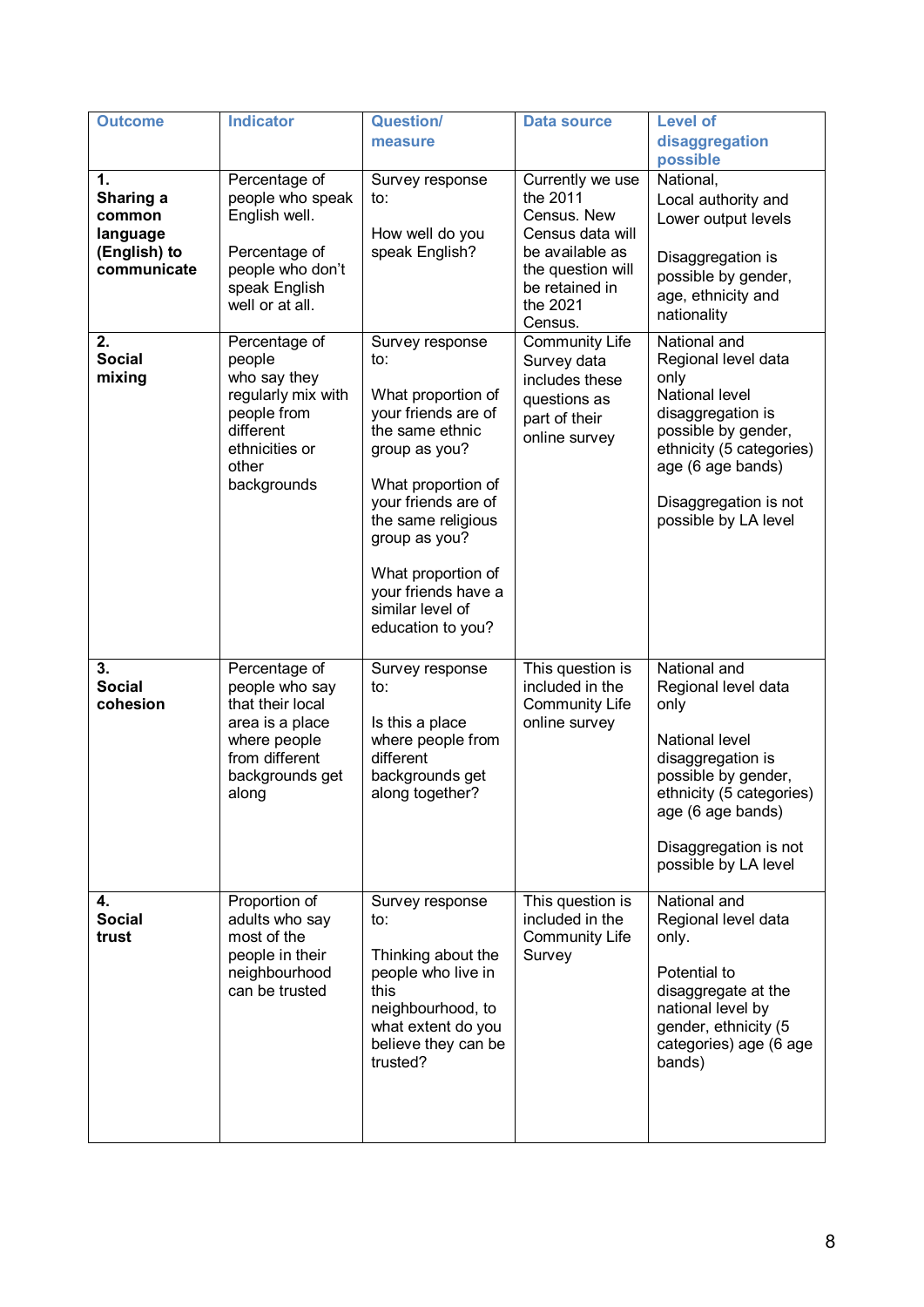| <b>Outcome</b>                                      | <b>Indicator</b>                                                                                                                                                                                                             | <b>Question/</b><br>measure                                                                                                                                                                                                                                                | <b>Data source</b>                                                                                                          | <b>Level of</b><br>disaggregation<br>possible                                                                                                                                                                 |
|-----------------------------------------------------|------------------------------------------------------------------------------------------------------------------------------------------------------------------------------------------------------------------------------|----------------------------------------------------------------------------------------------------------------------------------------------------------------------------------------------------------------------------------------------------------------------------|-----------------------------------------------------------------------------------------------------------------------------|---------------------------------------------------------------------------------------------------------------------------------------------------------------------------------------------------------------|
| 5.<br>Sense of<br>belonging                         | Percentage of<br>people who say<br>that they feel they<br>strongly belong to<br>their immediate<br>neighbourhood;<br>And to belonging<br>to<br><b>Britain</b>                                                                | Survey response<br>to:<br>How strongly do<br>you feel you belong<br>to your immediate<br>neighbourhood?<br>How strongly do<br>you feel you belong<br>to Britain?                                                                                                           | This question is<br>included in the<br><b>Community Life</b><br>Survey                                                      | National and<br>Regional level data<br>only<br>National<br>disaggregation is<br>possible by gender,<br>ethnicity (5 categories)<br>age (6 age bands)                                                          |
| 6.<br>Social capital                                | Percentage of<br>people who agree<br>that people in<br>their<br>neighbourhood<br>pull together to<br>improve the<br>neighbourhood                                                                                            | Survey response<br>to:<br>What extent would<br>you agree or<br>disagree that<br>people in your<br>neighbourhood pull<br>together to improve<br>the<br>neighbourhood?                                                                                                       | This question is<br>included in the<br><b>Community Life</b><br>Survey                                                      | National and<br>Regional level data<br>only<br>National<br>disaggregation is<br>possible by gender,<br>ethnicity (5 categories)<br>age (6 age bands)                                                          |
| 7.<br><b>Reducing</b><br>social<br>isolation        | Percentage of<br>people who agree<br>that there are<br>people who would<br>be there for them<br>if they needed<br>help or if they<br>wanted company<br>or to socialise                                                       | Survey response<br>to:<br>How much do you<br>agree or disagree<br>with the following<br>statements?<br>If I needed help,<br>there are people<br>who would be there<br>for me;<br>If I wanted<br>company or to<br>socialise, there are<br>people I can call on              | This question is<br>included in the<br><b>Community Life</b><br>Survey                                                      | National and<br>Regional level data<br>only<br>National<br>disaggregation is<br>possible by gender,<br>ethnicity (5 categories)<br>age (6 age bands)                                                          |
| 8.<br><b>Residential</b><br>segregation<br>patterns | The proportion of<br>people who would<br>need to move<br>home in order for<br>the local area (for<br>example MSOA)<br>to be more<br>representative of<br>the population<br>wider catchment<br>area (for example<br>LA level) | Index of<br>dissimilarity<br>score will be<br>used. There are<br>other indicators<br>which measure<br>contact/exposure<br>between two<br>groups that could<br>also be used, but<br>the Index of<br>dissimilarity is<br>more widely used<br>and understood as<br>a measure. | Census 2001<br>and Census<br>2011. We will<br>need to wait for<br>Census 2021<br>data to review<br>trends in local<br>areas | National and<br>Regional<br>Local Authority level<br>and lower spatial level<br>data.<br>Potential for<br>comparisons between<br>any of the 5 ethnic<br>groups or between<br>White and Non-White<br>residents |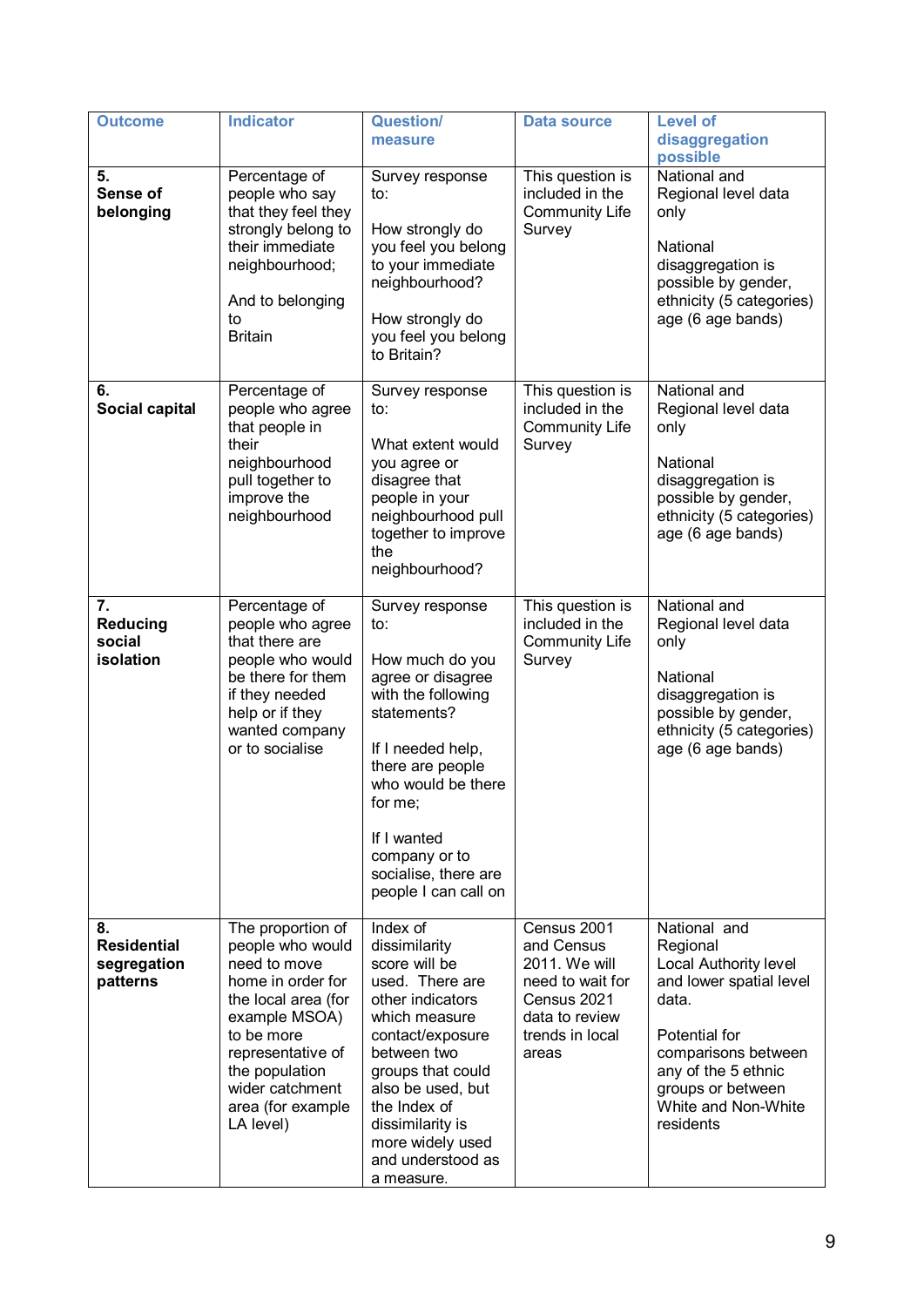| <b>Outcome</b>                                                                          | <b>Indicator</b>                                                                                                                                                                                                                                                                                                                                                         | <b>Question/</b><br>measure                                                                                                            | <b>Data source</b>                                                                                                                                                                                            | <b>Level of</b><br>disaggregation<br>possible                                                                                                                                                                                                                                                                                   |
|-----------------------------------------------------------------------------------------|--------------------------------------------------------------------------------------------------------------------------------------------------------------------------------------------------------------------------------------------------------------------------------------------------------------------------------------------------------------------------|----------------------------------------------------------------------------------------------------------------------------------------|---------------------------------------------------------------------------------------------------------------------------------------------------------------------------------------------------------------|---------------------------------------------------------------------------------------------------------------------------------------------------------------------------------------------------------------------------------------------------------------------------------------------------------------------------------|
| 9.<br><b>School</b><br>segregation<br>patterns                                          | We are<br>considering<br>options for the<br>most suitable<br>indicator of school<br>segregation to<br>use. One potential<br>indicator we are<br>considering is the<br>percentage of one<br>group of pupils<br>who would need<br>to move school in<br>order for its<br>distribution across<br>schools to mirror<br>the distribution of<br>the other group in<br>the area. | Drawing on data<br>from the pupil<br>characteristics<br>using the Schools,<br>Pupils and their<br>Characteristics<br>publication data. | This kind of<br>analysis would<br>be possible on<br>an annual basis<br>(retrospectively)<br>and the<br>methodology will<br>need to be<br>developed<br>further over the<br>coming months                       | National and Local<br>Authority level data<br>available<br>Potential for<br>comparisons between<br>White British and Non-<br>White British pupils                                                                                                                                                                               |
| 10.<br><b>Education</b><br>attainment in<br>primary<br>schools                          | The percentage of<br>pupils meeting the<br>expected<br>standard in<br>reading, writing<br>and maths by<br>ethnicity: aged<br>10-11 (key stage<br>2)                                                                                                                                                                                                                      | Administrative data<br>produced by DfE<br>on attainment at<br>key stages 2, 4 and<br>5                                                 | These statistics<br>are categorised<br>as administrative<br>data<br>produced<br>annually<br>(retrospectively)<br>These statistics<br>are also<br>published on the<br>Race Disparity<br>Audit (RDA)<br>website | National and Local<br>Authority level data<br>available<br>Disaggregation is<br>possible at a local area<br>level by ethnicity using<br>the 5+1 categories and<br>at a national level by<br>ethnicity using the full<br>18+1 categories.<br>Analysis is also<br>possible by gender,<br>SEN, first language<br>and disadvantage. |
| 11 and 12.<br><b>Education</b><br>attainment in<br>secondary<br>schools and<br>colleges | The percentage of<br>children who<br>achieve grade 5<br>or above in GCSE<br>English and<br>Maths for children<br>aged 14 to 16<br>(key stage 4)<br>The percentage of<br>students aged 16<br>to 18 achieving 3<br>A grades or better<br>at A level (Key<br>stage 5)                                                                                                       | Administrative data<br>produced by DfE<br>on attainment at<br>key stages 2, 4 and<br>5                                                 | These statistics<br>are categorised<br>as administrative<br>data<br>produced<br>annually<br>(retrospectively)<br>These statistics<br>are also<br>published on the<br>Race Disparity<br>Audit (RDA)<br>website | National and Local<br>Authority level data<br>available<br>Disaggregation is<br>possible at a local area<br>level by ethnicity using<br>the 5+1 categories and<br>at a national level by<br>ethnicity using the full<br>18+1 categories.<br>Analysis is also<br>possible by gender,<br>SEN, first language<br>and disadvantage. |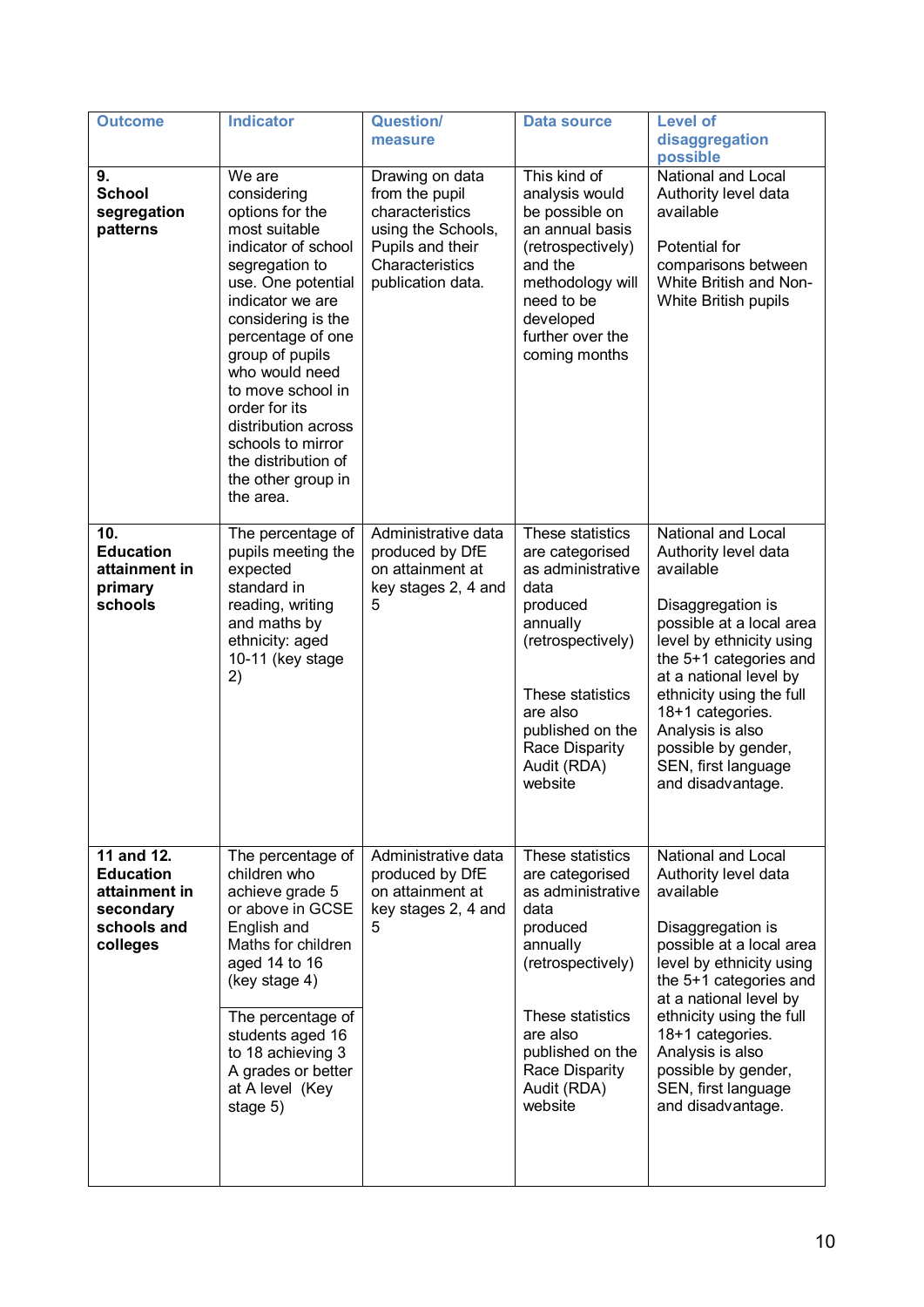| <b>Outcome</b>                                                                | <b>Indicator</b>                                                                                                              | <b>Question/</b><br>measure                                                                                                             | <b>Data source</b>                                                                                                                 | <b>Level of</b><br>disaggregation<br>possible                                                                                                               |
|-------------------------------------------------------------------------------|-------------------------------------------------------------------------------------------------------------------------------|-----------------------------------------------------------------------------------------------------------------------------------------|------------------------------------------------------------------------------------------------------------------------------------|-------------------------------------------------------------------------------------------------------------------------------------------------------------|
| 13.<br><b>Education</b><br>attainment -<br>destinations                       | Destinations of<br>students after key<br>stage 4 and 5<br>(usually aged 18<br>years)                                          | Administrative data<br>produced by DfE<br>on the destination<br>of pupils after key<br>stages 4 and 5 by<br>ethnicity, gender<br>and LA | <b>These Official</b><br>statistics are<br>produced<br>annually<br>These statistics<br>are also<br>published on the<br>RDA website | National and Local<br>Authority level data<br>available.<br>Ethnicity data is<br>available at national<br>level.                                            |
| 14.<br><b>Exclusion of</b><br>children from<br>schools                        | Percentage of<br>children who are<br>excluded both for<br>fixed periods and<br>permanent period<br>exclusions from<br>schools | Administrative data<br>produced by DfE<br>on the children who<br>are excluded from<br>schools by<br>ethnicity, gender<br>and LA         | <b>These National</b><br>statistics are<br>produced<br>annually<br>These statistics<br>are also<br>published in the<br>RDA website | National and Local<br>Authority level data<br>available<br>Ethnicity data is<br>available for national<br>and LA levels.                                    |
| 15.<br><b>Working age</b><br>men and<br>women in<br>employment                | Percentage of<br>working age<br>women and<br>percentage of<br>working age men<br>who are in<br>employment                     | The rates of<br>employment;<br>economic inactivity<br>and unemployment<br>for working aged<br>people (aged 16-<br>64).                  | The data uses<br>APS data<br>analysed by<br>DWP and<br>published<br>annually on the<br>RDA website.                                | National and Local<br>Authority level data is<br>available.<br>Disaggregation at the<br>regional level is<br>possible by ethnicity<br>$(5+1)$ , sex and age |
| 16.<br><b>Economic</b><br>inactivity<br>among working<br>age men and<br>women | Percentage of<br>women and men<br>who are<br>economically<br>inactive                                                         |                                                                                                                                         |                                                                                                                                    | and at the LA level<br>disaggregation is<br>possible by gender,<br>ethnicity using white<br>ethnic group and 'other<br>than white' group<br>categories.     |
| 17.<br><b>Working age</b><br>men and<br>women who<br>are<br>unemployed        | Percentage of<br>women and men<br>who are<br>unemployed                                                                       |                                                                                                                                         |                                                                                                                                    |                                                                                                                                                             |
| 18.<br><b>Working age</b><br>men and<br>women<br>duration<br>unemployed       | The length of time<br>a person has<br>been unemployed<br>(under 3 months;<br>3-12 months; 12+<br>months)                      |                                                                                                                                         | This analysis is<br>produced<br>annually by<br>DWP using the<br>APS and is<br>published on the<br>RDA website.                     | Disaggregation at the<br>regional level by using<br>ethnicity categories of<br>white and 'other than<br>white' ethnic groups.                               |